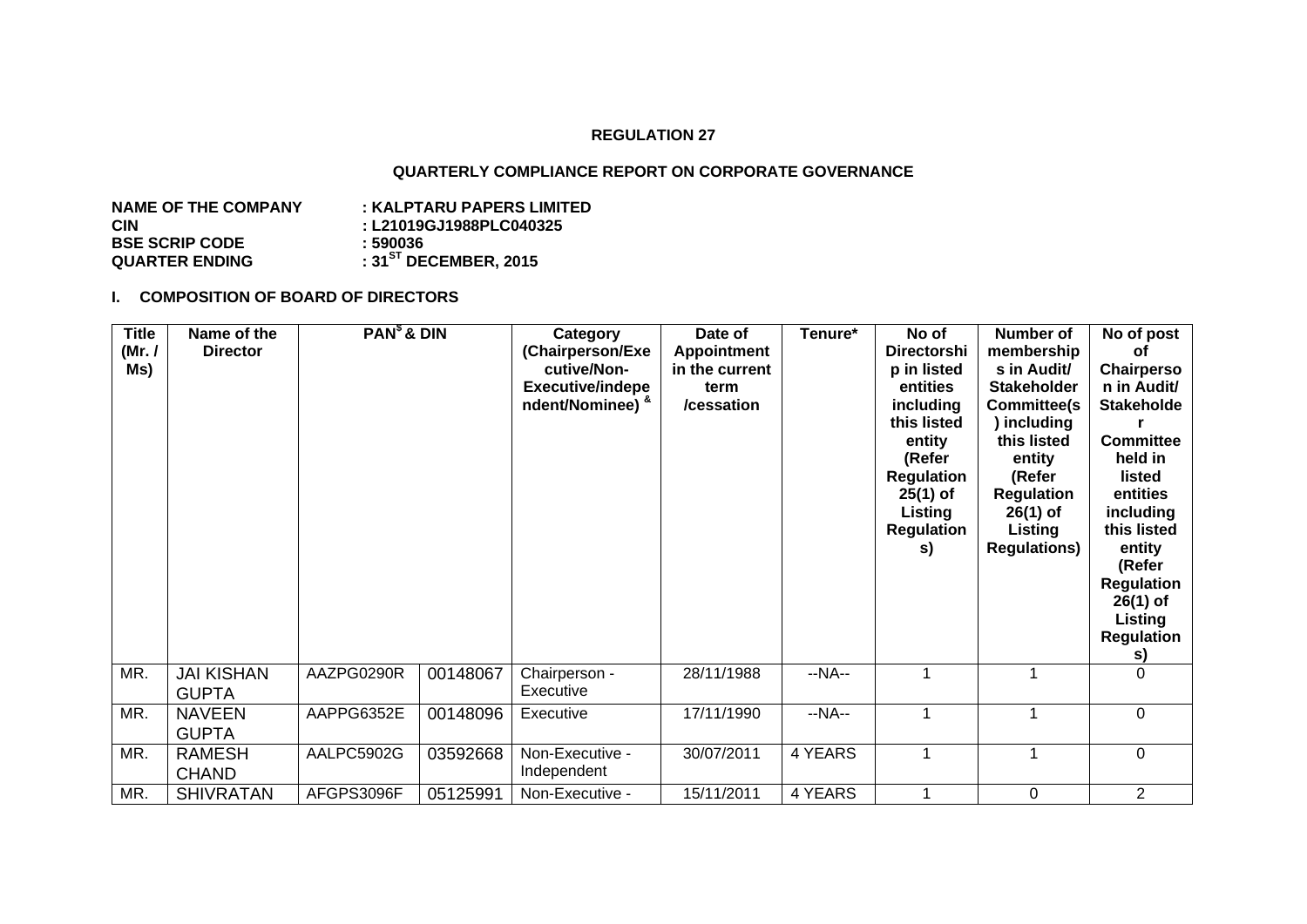|     | <b>JIVARAM</b> |            |          | Independent     |            |               |  |  |
|-----|----------------|------------|----------|-----------------|------------|---------------|--|--|
|     | <b>SHARMA</b>  |            |          |                 |            |               |  |  |
| MS. | <b>SUDHA</b>   | AGOPG3646E | 07173823 | Non-Executive - | 30/05/2015 |               |  |  |
|     | <b>GUPTA</b>   |            |          | Independent     |            | <b>MONTHS</b> |  |  |

<sup>\$</sup>PAN number of any director would not be displayed on the website of Stock Exchange<br><sup>8</sup>Category of directors means executive/non-executive/independent/Nominee. if a director fits into more than one category write all cat them with hyphen

\* to be filled only for Independent Director. Tenure would mean total period from which Independent director is serving on Board of directors of the listed entity in continuity without any cooling off period.

## **II. COMPOSITION OF COMMITTEES**

| <b>Name of Committee</b>                    | <b>Name of Committee members</b> | <b>Category (Chairperson/Executive/Non-</b><br>Executive/independent/Nominee) \$ |
|---------------------------------------------|----------------------------------|----------------------------------------------------------------------------------|
| 1. Audit Committee                          | MR. SHIVRATAN JIVARAM SHARMA     | Chairperson - Non-Executive - Independent                                        |
|                                             | MR. RAMESH CHAND                 | Non-Executive - Independent                                                      |
|                                             | <b>MS. SUDHA GUPTA</b>           | Non-Executive - Independent                                                      |
|                                             |                                  |                                                                                  |
| 2. Nomination & Remuneration Committee      | MR. SHIVRATAN JIVARAM SHARMA     | Chairperson - Non-Executive - Independent                                        |
|                                             | MR. RAMESH CHAND                 | Non-Executive - Independent                                                      |
|                                             | MS. SUDHA GUPTA                  | Non-Executive - Independent                                                      |
|                                             |                                  |                                                                                  |
| 3. Risk Management Committee(if applicable) | $-NA-$                           | $-NA-$                                                                           |
|                                             |                                  |                                                                                  |
| 4. Stakeholders Relationship Committee'     | MR. SHIVRATAN JIVARAM SHARMA     | Chairperson - Non-Executive - Independent                                        |
|                                             | MR. JAI KISHAN GUPTA             | Executive                                                                        |
|                                             | MR. NAVEEN GUPTA                 | Executive                                                                        |

<sup>&</sup>Category of directors means executive/non-executive/independent/Nominee. if a director fits into more than one category write all categories separating them with hyphen

### **III. MEETING OF BOARD OF DIRECTORS**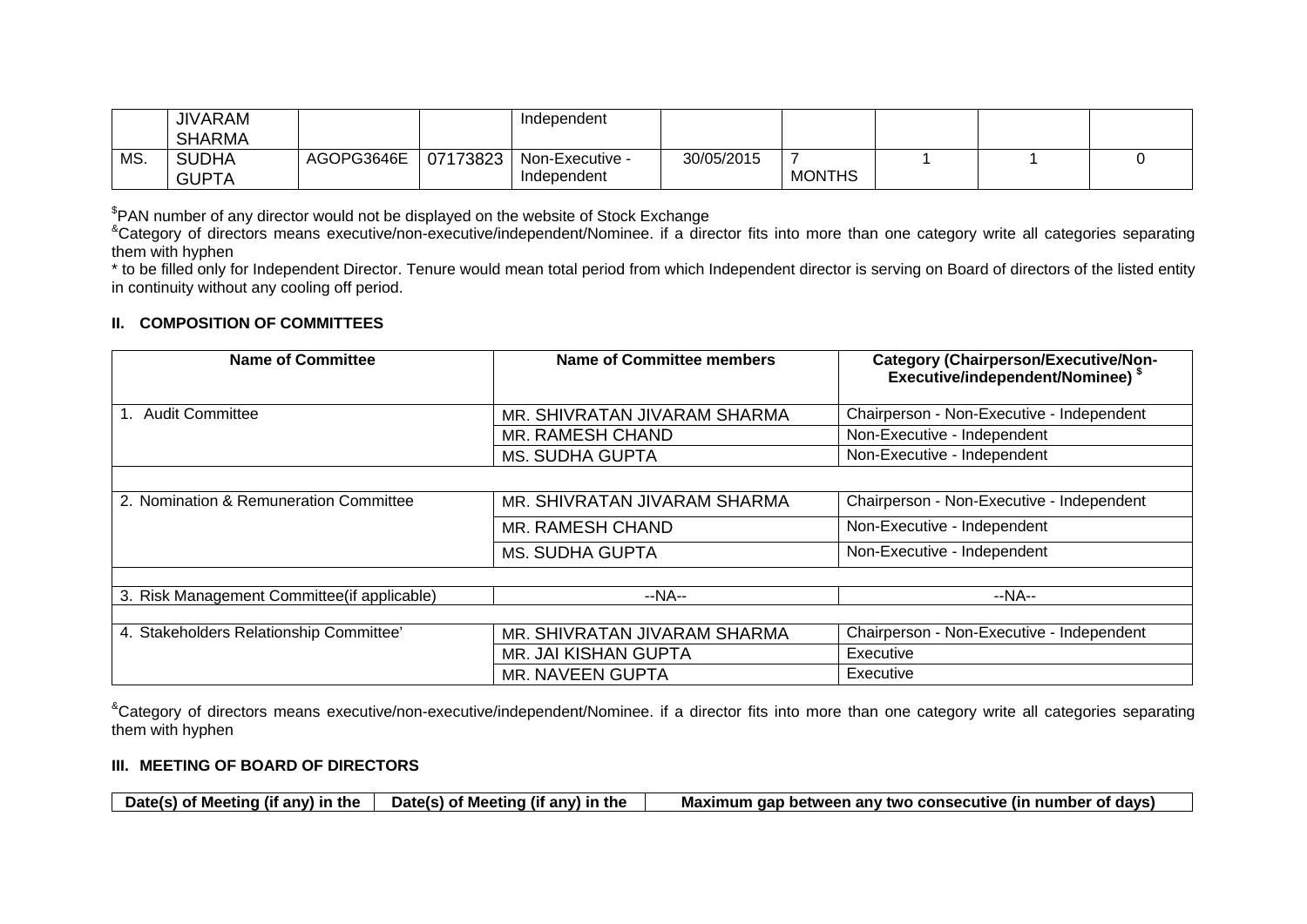| previous quarter | relevant quarter |          |
|------------------|------------------|----------|
| 12/08/2015       | 1/2015<br>06/1   | oε<br>ၓၥ |

## **IV. MEETING OF COMMITTEES (AUDIT COMMITTEE)**

| Date(s) of meeting of the<br>committee in the relevant quarter | Whether requirement of Quorum met (details) | Date(s) of meeting of the<br>committee in the previous<br>quarter | Maximum gap between<br>any two consecutive<br>meetings in number of<br>days* |
|----------------------------------------------------------------|---------------------------------------------|-------------------------------------------------------------------|------------------------------------------------------------------------------|
| 06/11/2015                                                     | Yes - All Members were present              | 12/08/2015                                                        | 85                                                                           |

\* This information has to be mandatorily be given for audit committee, for rest of the committees giving this information is optional

# **V. RELATED PARTY TRANSACTIONS**

| <b>Subject</b>                                                                                               | Compliance status (Yes/No/NA) refer note below |
|--------------------------------------------------------------------------------------------------------------|------------------------------------------------|
| Whether prior approval of audit committee obtained                                                           | NOT APPLICABLE                                 |
| Whether shareholder approval obtained for material<br><b>RPT</b>                                             | NOT APPLICABLE                                 |
| Whether details of RPT entered into pursuant to<br>omnibus approval have been reviewed by Audit<br>Committee | NOT APPLICABLE                                 |

### *Note*

- 1. In the column "Compliance Status", compliance or non-compliance may be indicated by Yes/No/N.A.. For example, if the Board has been composed in accordance with the requirements of Listing Regulations, "Yes" may be indicated. Similarly, in case the Listed Entity has no related party transactions, the words "N.A." may be indicated.
- 2. If status is "No" details of non-compliance may be given here.

# **VI. AFFIRMATIONS**